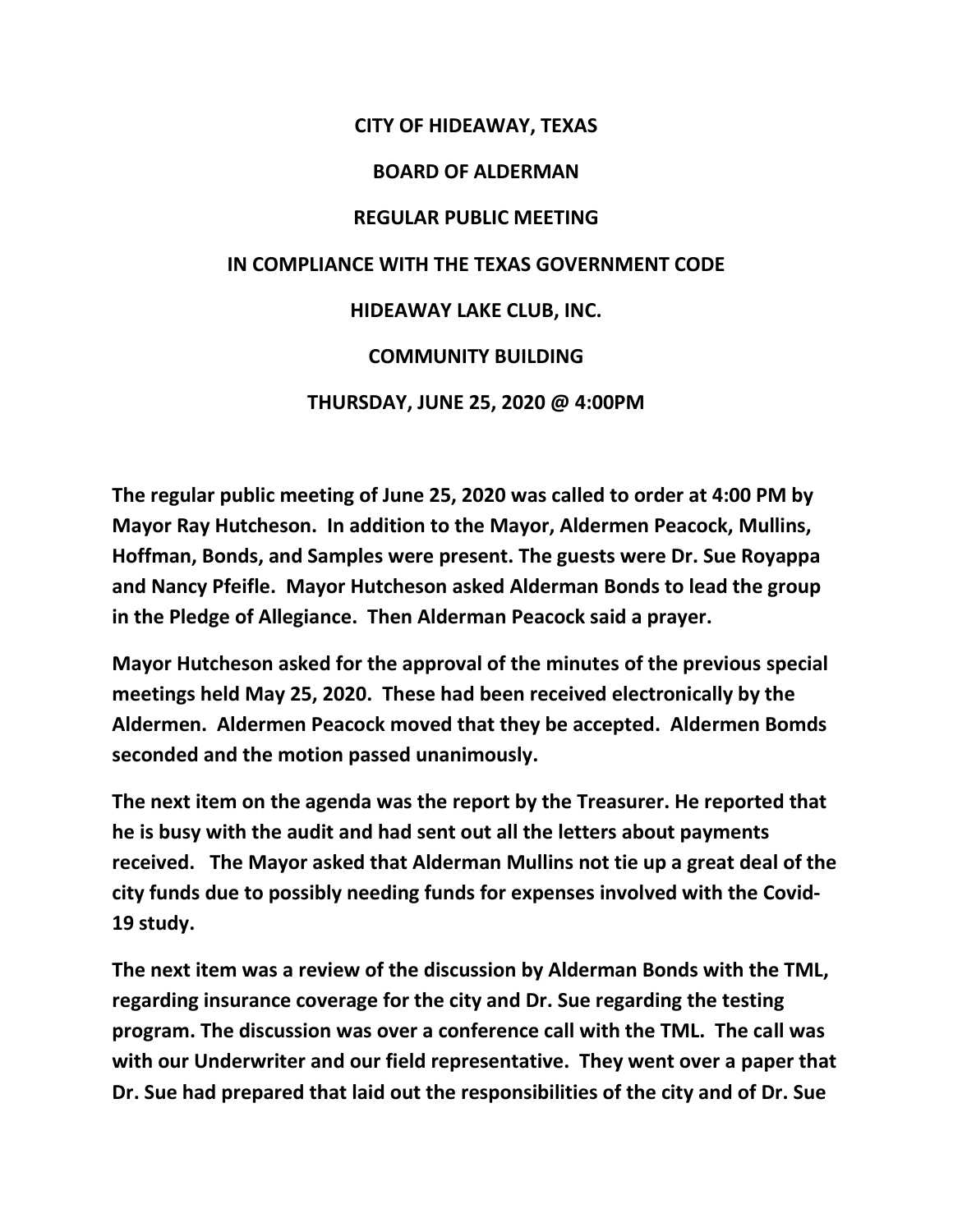**and Net Health. They went over each item and the TML did not have a problem with any of it. Alderman Bonds said that what made all the difference was that NextHealth is involved. They were also pleased with how we plan to protect the information gathered. The underwriters sent an email to the Mayor later saying that everything is okay. Dr. Sue will be working as a volunteer for the city and is covered under our policy. Alderman Bonds stated that he is now 100% behind the city's participation in this study. Dr. Sue then spoke about how the people would be chosen to participate in the study. She said that it would be on a first come, first serve basis. The participants would be those that have not experienced any symptoms and would be limited to 300 people. She would handle the website and the article for the newspaper to recruit individuals. Alderman Peacock asked if we had confirmation that this test is reimbursable by these state funds. The Mayor said that yes, this test is reimbursable by the Texas CARES CRF Funding.** 

**Mayor Hutcheson then moved on to the two Resolutions that he had prepared. One of these was a Resolution naming Dr. Sue as the Chief Health Officer of the City of Hideaway with a stated term. Alderman Sample moved that the resolution be adopted, and Alderman Bonds seconded the motion. The motion passed unanimously. The second Resolution was for the adoption of the program to conduct Covid-19 serology test program for Hideaway. This will enable the Mayor to apply for the grant from the State of Texas under the CARES ACT Coronavirus Relief fund for the testing program. The motion was made by Alderman Bonds and seconded by Alderman Hoffman. The vote was taken and passed unanimously. A motion was then made by Alderman Bonds to authorize the Mayor to apply for this grant by filling out all the paperwork and sending it in. Alderman Hoffman seconded the motion and it passed unanimously.**

**The next item on the agenda was a discussion regarding the City Emergency Management Coordinator. The present Coordinator, Dr. Brown, has resigned. An ad will run in the paper to find a replacement. Alderman Peacock brought up that he felt that there needs to be a clear definition of his responsibilities.**